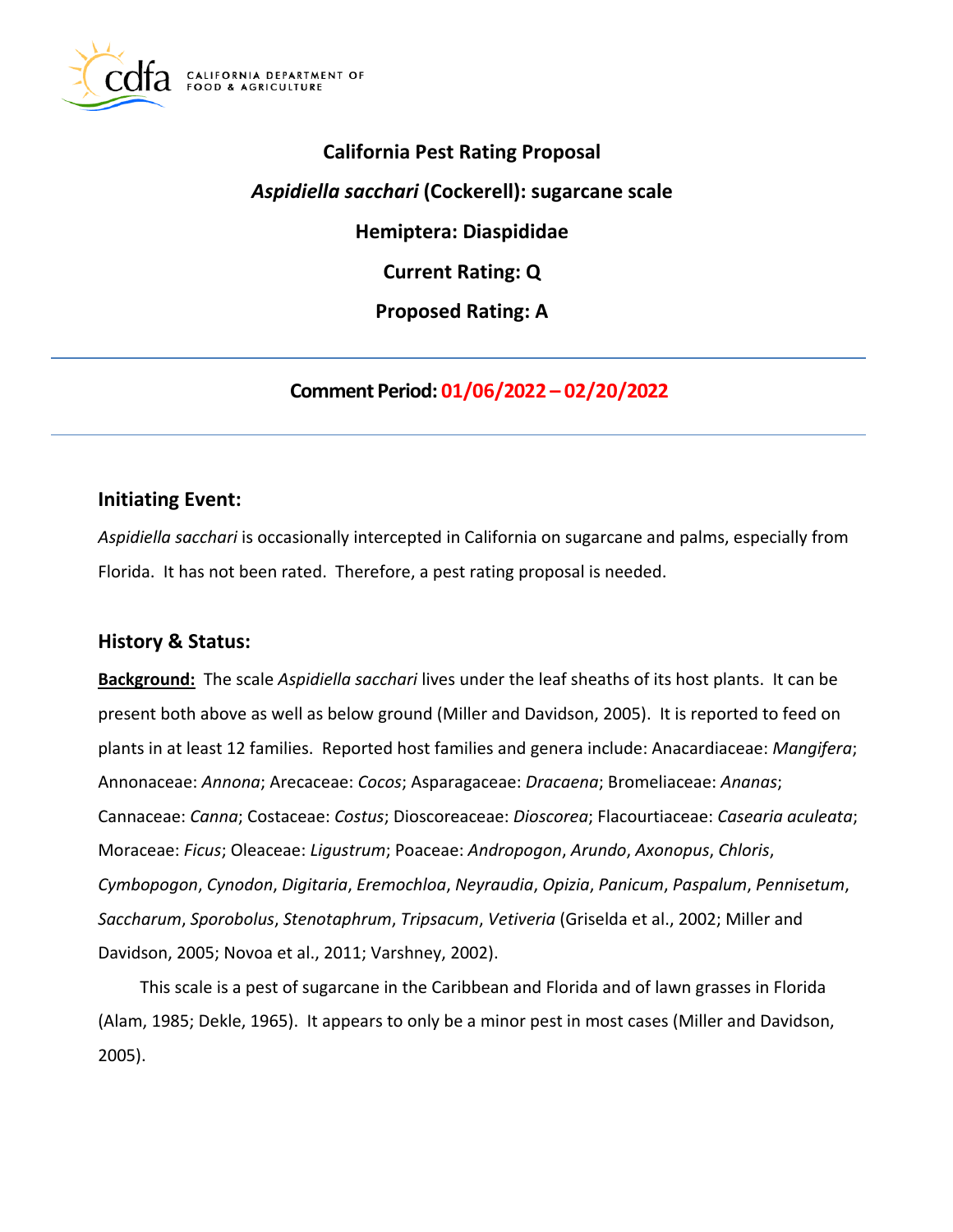

**Worldwide Distribution:** *Aspidiella sacchari* is widespread and reported from Africa (Comoros), Asia (India and Sri Lanka), North America (Mexico and the United States, including Alabama, Florida, and Texas), South America (including Venezuela), the Caribbean, and Oceania (including Hawaii) (Alam, 1985; Beardsley, 1966; D'Ascoli, 1971; Griselda et al., 2002; Kumashiro et al., 2001; Matile, 1978; Sugarman, 1972; Varshney, 2002; Waltman et al., 2016).

**Official Control:** *: Aspidiella sacchari* is considered a quarantine pest in Iran (List of plant quarantine pests in I.R. Iran).

**California Distribution:** *Aspidiella sacchari* is not known to be established in California.

**California Interceptions:** *Aspidiella sacchari* is occasionally intercepted on sugarcane and palms, especially from Florida (California Department of Food and Agriculture).

The risk *Aspidiella sacchari* poses to California is evaluated below.

# **Consequences of Introduction:**

- 1) **Climate/Host Interaction:** *Aspidiella sacchari* appears to be limited to areas with tropical and subtropical climates. This scale is polyphagous and hosts, which include Bermuda grass and Saint Augustine grass, are probably present in much of the state. Climate will likely limit this scale to southern coastal areas, if it is able to establish at all. Therefore, it receives a **Low (1)** in this category.
	- **Low (1) Not likely to establish in California; or likely to establish in very limited areas.**
	- Medium (2) may be able to establish in a larger but limited part of California.
	- High (3) likely to establish a widespread distribution in California.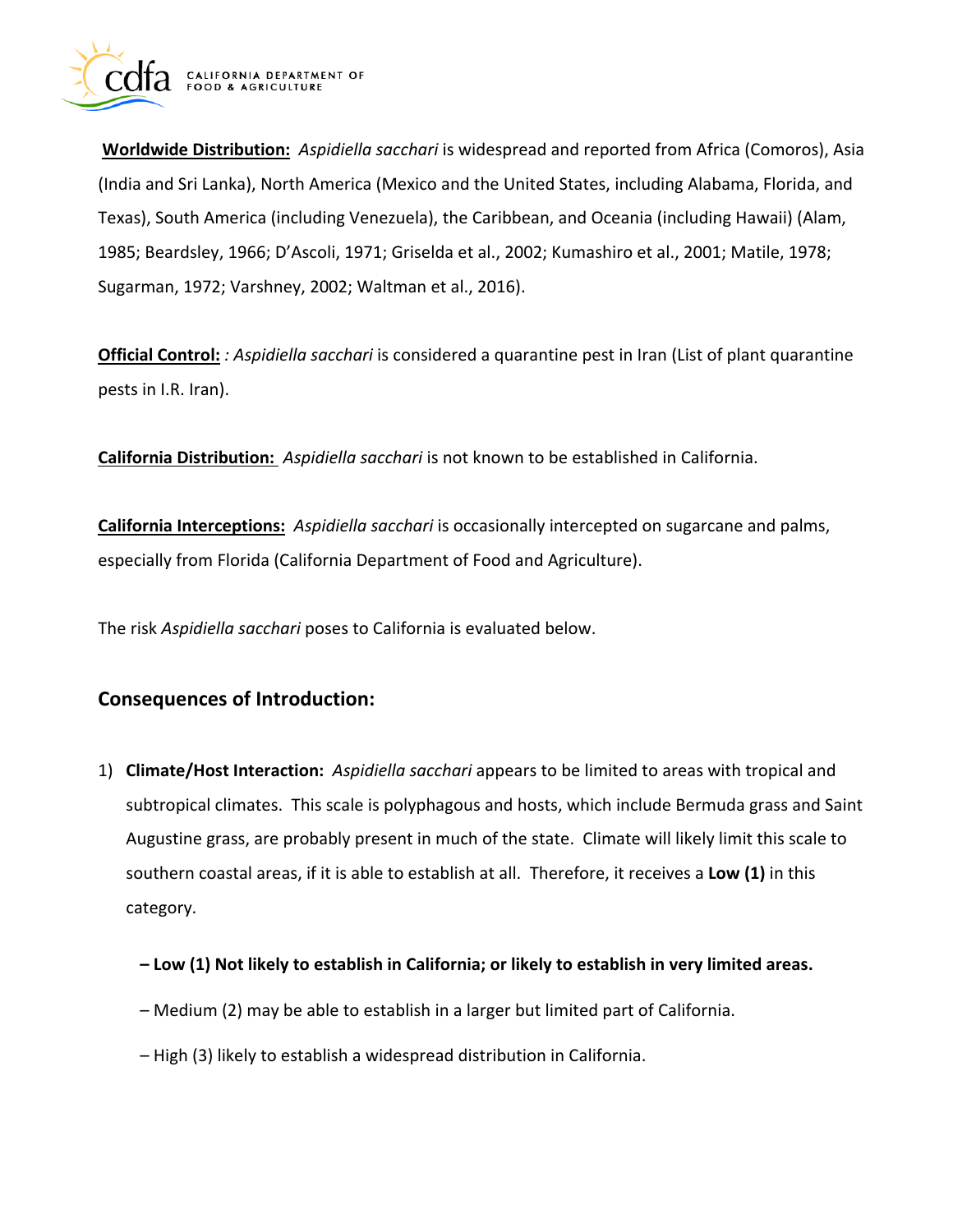

- 2) **Known Pest Host Range:** *Aspidiella sacchari* is polyphagous and reported to feed on plants in at least 12 families. Therefore, it receives a **High (3)** in this category.
	- Low (1) has a very limited host range.
	- Medium (2) has a moderate host range.
	- **High (3) has a wide host range.**
- 3) **Pest Reproductive and Dispersal Potential:** *Aspidiella sacchari* could be moved on infested plant material. Therefore, it receives a **Medium (2)** in this category.
	- Low (1) does not have high reproductive or dispersal potential.
	- **Medium (2) has either high reproductive or dispersal potential.**
	- High (3) has both high reproduction and dispersal potential.
- 4) **Economic Impact**. Sugarcane is grown on a small scale in a part of California (the Imperial Valley) where this scale seems unlikely to be capable of establishing in. Known host species include lawn grasses grown widely in California, including Bermuda grass and Saint Augustine grass. Ornamental plants in other families (palms, for example) could be impacted. Production costs of ornamental plants may increase if the scale becomes established in California. Therefore, it receives a **Low (1)** in this category.

#### **Economic Impact: B**

- A. The pest could lower crop yield.
- **B. The pest could lower crop value (includes increasing crop production costs).**
- C. The pest could trigger the loss of markets (includes quarantines).
- D. The pest could negatively change normal cultural practices.
- E. The pest can vector, or is vectored, by another pestiferous organism.
- F. The organism is injurious or poisonous to agriculturally important animals.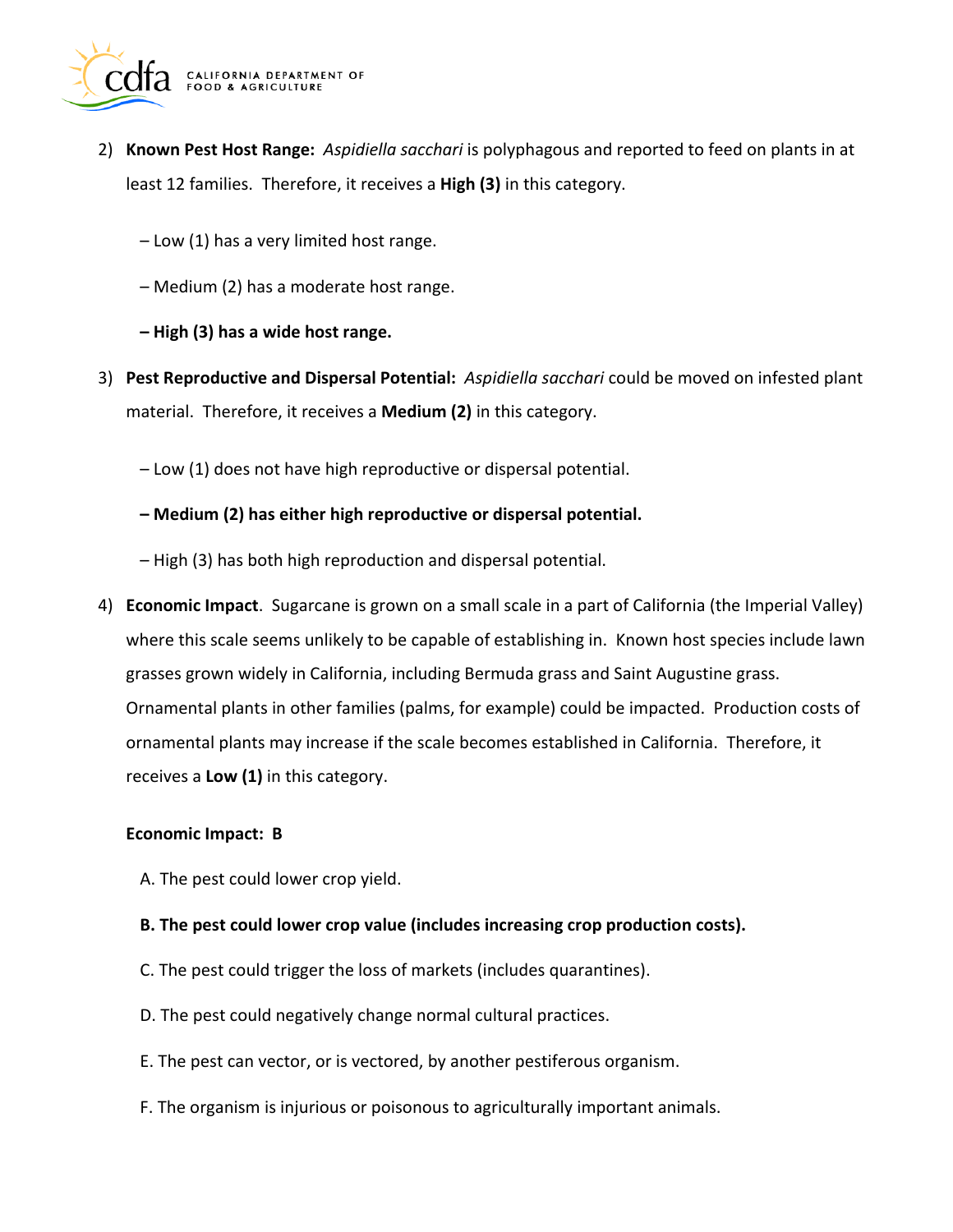

G. The organism can interfere with the delivery or supply of water for agricultural uses.

### **Economic Impact Score: Low**

## **– Low (1) causes 0 or 1 of these impacts.**

- Medium (2) causes 2 of these impacts.
- High (3) causes 3 or more of these impacts.
- 5) **Environmental Impact**. Infestations of *A. sacchari* on grasses and ornamental plants could lead to private treatments. There are native grasses in California that are in genera known to be attacked by this scale, but the rare California grasses in these genera are not found in the southern coastal portion of the state and are unlikely to be at risk. Therefore, *A. hartii* receives a **High (3)** in this category.

### **Environmental Impact: D, E**

A. The pest could have a significant environmental impact such as lowering biodiversity, disrupting natural communities, or changing ecosystem processes.

- B. The pest could directly affect threatened or endangered species.
- C. The pest could impact threatened or endangered species by disrupting critical habitats.

### **D. The pest could trigger additional official or private treatment programs.**

**E. The pest significantly impacts cultural practices, home/urban gardening or ornamental plantings.** 

### **Environmental Impact Score: High (3)**

- Low (1) causes none of the above to occur.
- Medium (2) causes one of the above to occur.
- **High (3) causes two or more of the above to occur.**

# **Consequences of Introduction to California for** *Aspidiella hartii***: Medium (10)**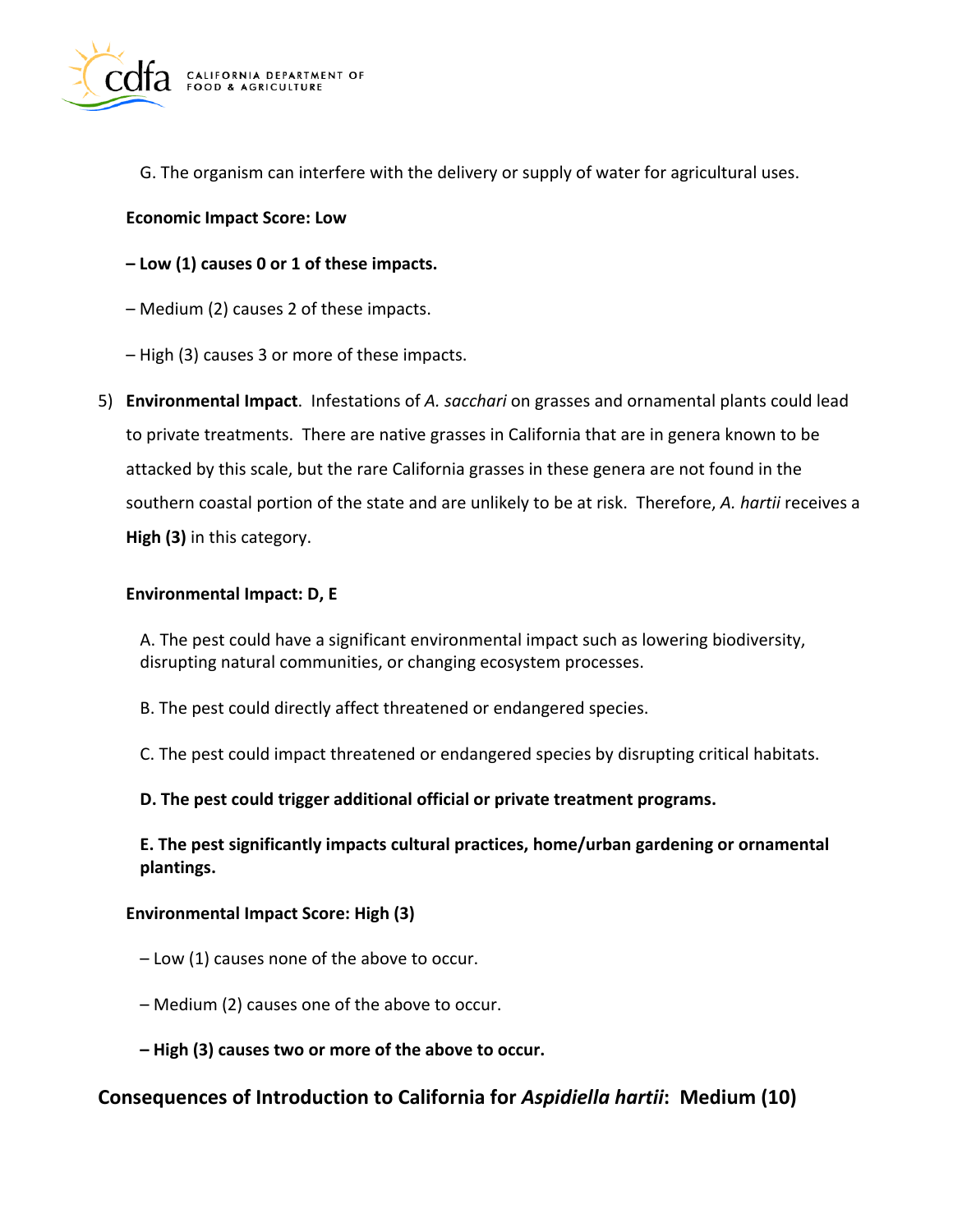

Add up the total score and include it here.

- –Low = 5-8 points
- **–Medium = 9-12 points**
- $-High = 13-15$  points

6) **Post Entry Distribution and Survey Information:** *Aspidiella sacchari* is not known to be

established in California. It receives a **Not established (0)** in this category.

## **–Not established (0) Pest never detected in California, or known only from incursions.**

–Low (-1) Pest has a localized distribution in California, or is established in one suitable climate/host area (region).

–Medium (-2) Pest is widespread in California but not fully established in the endangered area, or pest established in two contiguous suitable climate/host areas.

–High (-3) Pest has fully established in the endangered area, or pest is reported in more than two contiguous or non-contiguous suitable climate/host areas.

# **Final Score:**

7) The final score is the consequences of introduction score minus the post entry distribution and survey information score: Medium (10)

# **Uncertainty:**

There are two important areas of uncertainty. First, this scale is mostly limited to parts of the world with tropical or subtropical climates. It seems likely that it would be restricted to the southern coastal portions of the state if it is able to establish at all. Secondly, this scale is reported to mainly be a minor pest, although it could be significant in certain situations in California.

# **Conclusion and Rating Justification:**

*Aspidiella sacchari* is a polyphagous scale that feeds on grasses grown widely in California. It feeds on a variety of other plants as well and could attack ornamental or native plants in California that are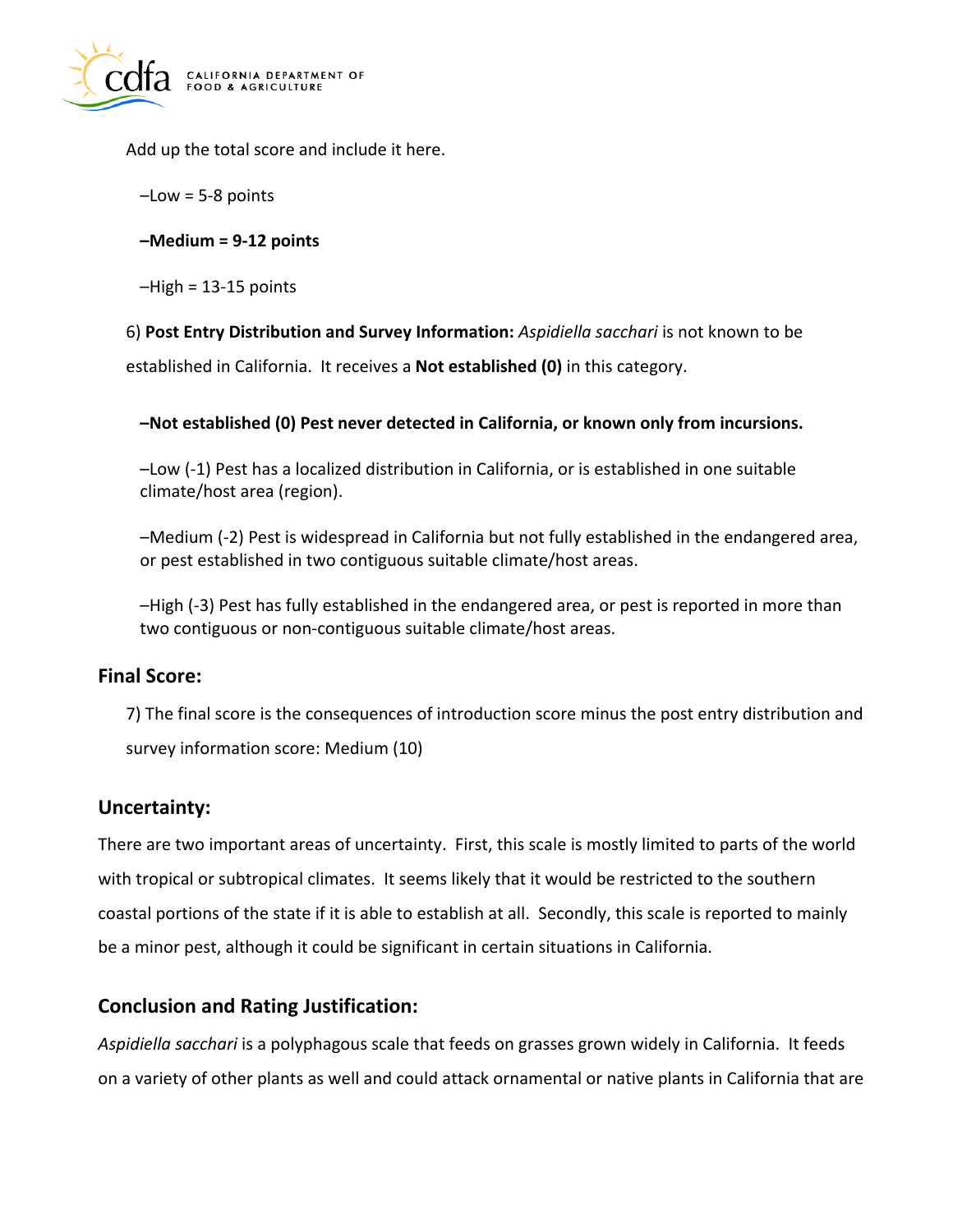

not yet known to be hosts. It is not known to be in California. For these reasons, an "A" rating is justified.

# **References:**

Alam, M. M. 1985. The biological control of sugar cane, vegetable and other crop pests in Barbados and the eastern Caribbean islands. pp. 238-244 *in* Joint Proceedings of the 21st Annual Meeting of the Caribbean Food Crops Society and the 32nd Annual Meeting of the American Society for Horticultural Science – Tropical Region. Caribbean Food Crops Society, Isabela, Puerto Rico.

Beardsley, J. W. 1966. Homoptera: Coccoidea. Insects of Micronesia 6:377-562.

California Department of Food and Agriculture. Pest and damage record database. Accessed March 12, 2021: <https://pdr.cdfa.ca.gov/PDR/pdrmainmenu.aspx>

D'Ascoli, A. 1971. The armored scale insects of Venezuela (Homoptera: Coccoidea: Diaspididae). Ph.D. dissertation. Virginia Polytechnic Institute and State University, Blacksburg, Virginia.

Dekle, G. W. 1965. Florida armored scale insects. Arthropods of Florida and Neighboring Land Areas. Volume 3. Florida Department of Agriculture, Gainesville, Florida.

Griselda, G. -G., Myartseva, S., Ruíz-Cancino, E., and Coronado-Blanco, J. M. 2002. Nuevos registros de Coccoidea (Homoptera) de Tamaulipas y Mexico. pp. 257-259 *in* XXV Congreso Nacional de Control Biológico, Abstracts (14–15 November 2002). Hermosillo, Sonora, México.

Kumashiro, B. R., Heu, R. A., Nishida, G. M., and Beardsley, J. W. 2001. New state records of immigrant insects in the Hawaiian Islands for the year 1999. Proceedings of the Hawaiian Entomological Society 35:170-184.

List of plant quarantine pests in I.R. Iran. Accessed March 16, 2021: [https://www.ippc.int/static/media/files/reportingobligation/2015/10/31/pest\\_list.pdf](https://www.ippc.int/static/media/files/reportingobligation/2015/10/31/pest_list.pdf) 

Matile, L. 1978. Faune Entomolgique de L'Archipel des Comores. Museum of Natural History, Paris, France.

Miller, D. R. and Davidson, J A. 2005. Armored scale insect pests of trees and shrubs. Cornell University Press, Ithaca, New York.

Novoa, N. M., Hamon, A., Evans, G., Kondo, T., Oliver, P. H., Marrero, A. H., and Alonso, A. A. 2011. Los cocoideos (Hemiptera: Sternorrhyncha: Coccoidea) presents en la Cordillera de Guaniguanico, Pinar del Río, Cuba,y la relación con sus hospedanted. Insecta Mundi 183:1-25.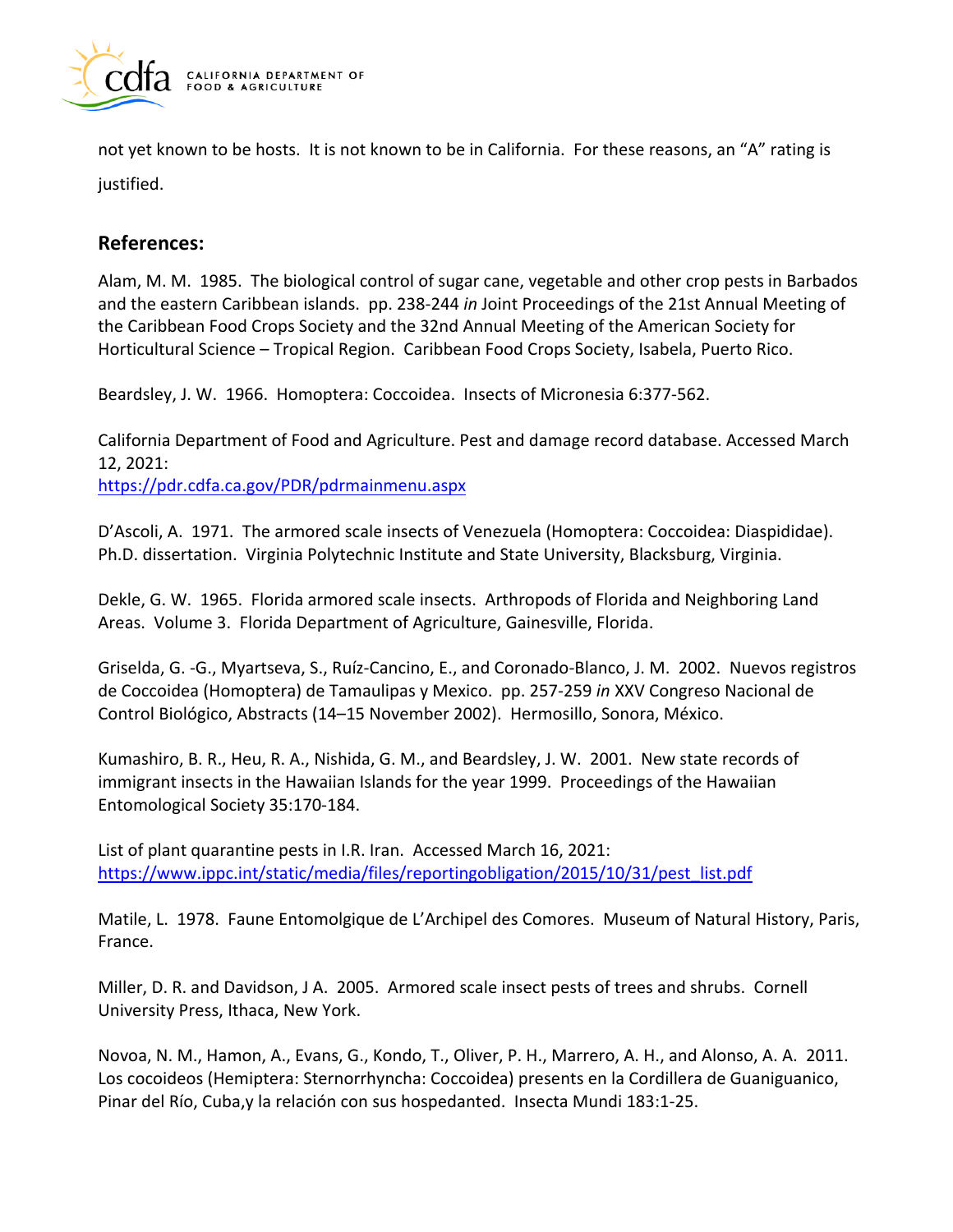

Sugarman, B. B. 1972. Insects and other arthropods from Kwajalein Atoll (Marshall Islands). Proceedings of the Hawaiian Entomological Society 21:271-286.

Varshney, R. K. 2002. A check-list of the scale insects and mealybugs of south Asia (part 2). Records of the Zoological Survey of India, Occasional Paper 191:1-147.

Waltman, K. G., Ray, C. H., Jr., Williams, M. L. 2016. The armored scale insects (Hemiptera Diaspididae) of Alabama, USA. REDIA 99:229-231.

# **Responsible Party:**

Kyle Beucke, 2800 Gateway Oaks, Suite #200, Sacramento, CA, 95833, 916-403-6741, [permits\[@\]cdfa.ca.gov](https://permits[@]cdfa.ca.gov) 

# **\*Comment Period: 01/06/2022 – 02/20/2022**

# **\*NOTE:**

You must be registered and logged in to post a comment. If you have registered and have not received the registration confirmation, please contact us at [permits\[@\]cdfa.ca.gov](https://permits[@]cdfa.ca.gov).

# **Comment Format:**

 $\clubsuit$  Comments should refer to the appropriate California Pest Rating Proposal Form subsection(s) being commented on, as shown below.

### **Example Comment:**

Consequences of Introduction: 1. Climate/Host Interaction: [Your comment that relates to "Climate/Host Interaction" here.]

- Posted comments will not be able to be viewed immediately.
- $\triangleleft$  Comments may not be posted if they:

Contain inappropriate language which is not germane to the pest rating proposal;

Contains defamatory, false, inaccurate, abusive, obscene, pornographic, sexually oriented, threatening, racially offensive, discriminatory or illegal material;

Violates agency regulations prohibiting sexual harassment or other forms of discrimination;

Violates agency regulations prohibiting workplace violence, including threats.